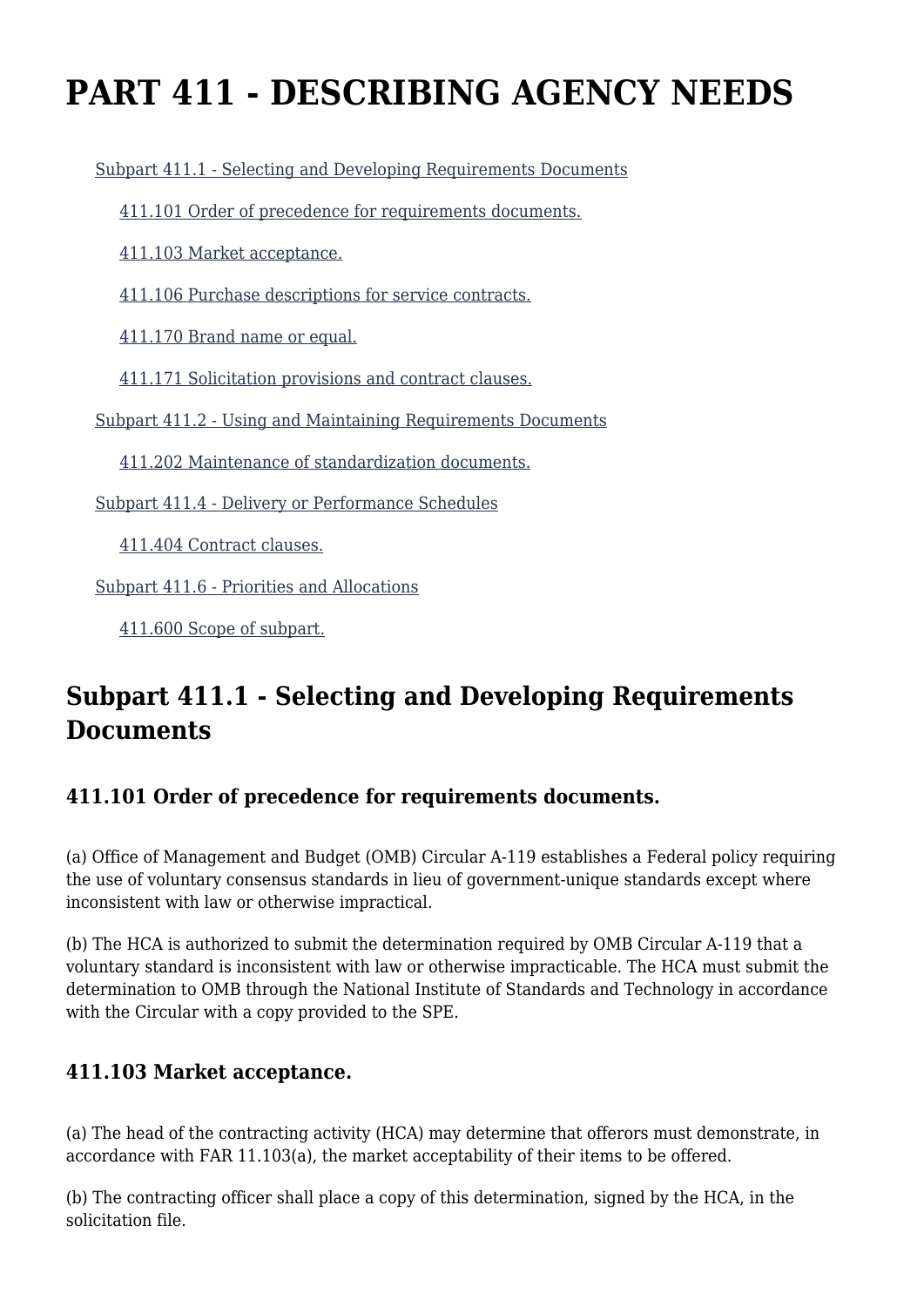### **411.106 Purchase descriptions for service contracts.**

When contract personnel are to be used, the requiring official shall record on the requisition his or her determination whether harm to the Government might occur should contractor personnel fail to identify themselves as non-Government officials.

### **411.170 Brand name or equal.**

(a) A "brand name or equal" purchase description shall include the following type of information:

(1) Identification of the item by generic description.

(2) Make, model number, catalog designation, or other description, and identification of a commercial catalog where it is listed.

(3) Name of manufacturer, producer, or distributor of the item and complete address.

(4) All salient characteristics of the "brand name or equal" product or products which have been determined by the requisitioner to be essential to the Government's minimum requirements.

(b) [Reserved]

### **411.171 Solicitation provisions and contract clauses.**

(a) Contracting officers shall insert the provision at 452.211-70, Brand Name or Equal, in solicitations, other than those for construction, where "brand name or equal" purchase descriptions are used.

(b) Contracting officers shall insert the clause at 452.211-71, Equal Products Offered, in solicitations, other than those for construction, where the provision at 452.211-70 is included.

(c) Contracting officers shall insert the clause at 452.211-72, Statement of Work/Specifications, when the description (statement of work) or specification(s) is included in Section J of the solicitation.

(d) Contracting officers shall insert the clause at 452.211-73, Attachment to Statement of Work/Specifications, when there are attachments to the description (statement of work) or specifications.

## **Subpart 411.2 - Using and Maintaining Requirements Documents**

### **411.202 Maintenance of standardization documents.**

Recommendations for changes to standardization documents are to be submitted through the Senior Procurement Executive, who will coordinate the submission of these recommendations to the